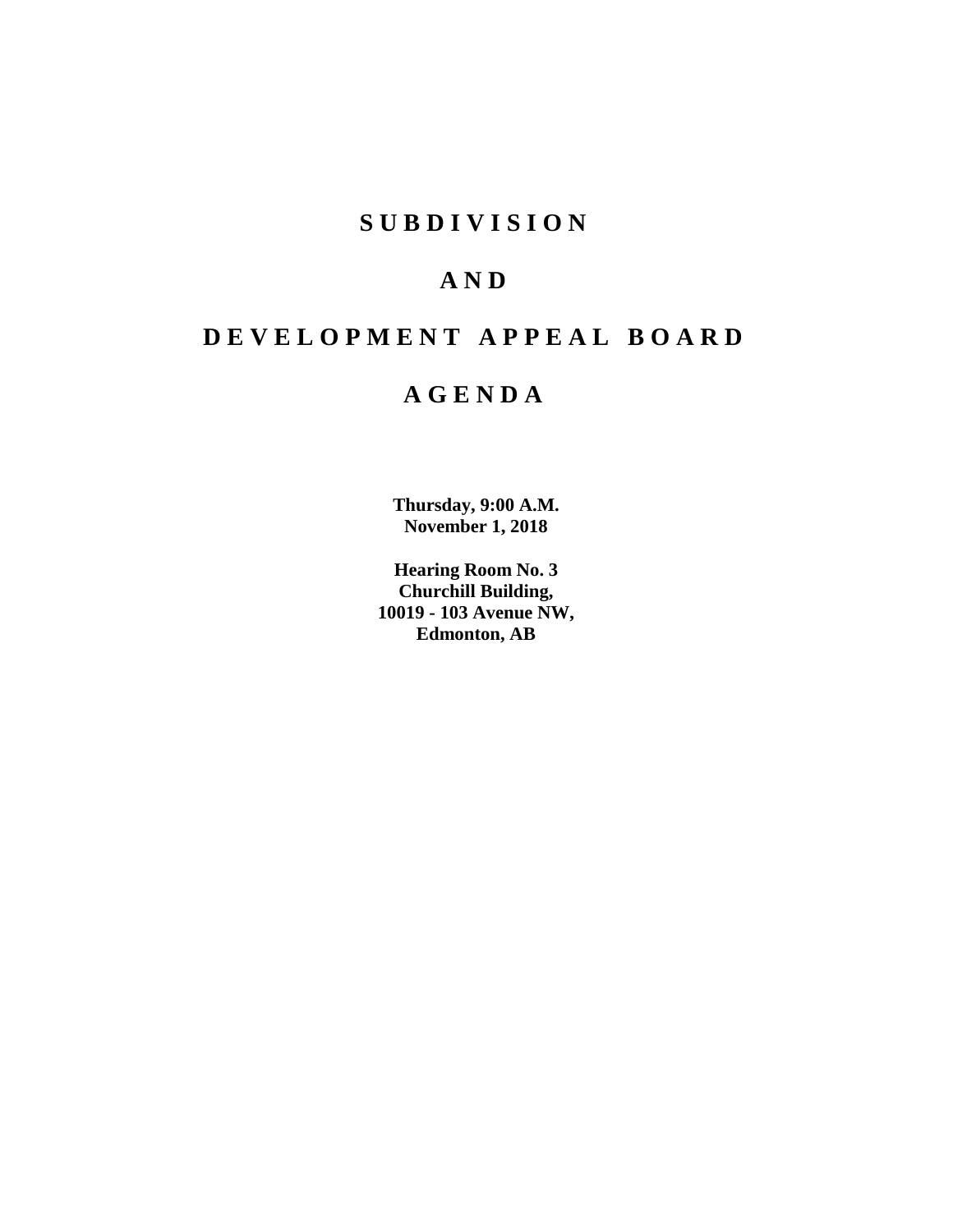## **SUBDIVISION AND DEVELOPMENT APPEAL BOARD HEARING ROOM NO. 3**

|              | 9:00 A.M.    | SDAB-D-18-181                                        | Install 4 Satellite Signal Receiving Antennas on<br>the roof of a Minor Impact Utility Service<br><b>Building</b>                                      |  |  |
|--------------|--------------|------------------------------------------------------|--------------------------------------------------------------------------------------------------------------------------------------------------------|--|--|
|              |              |                                                      | 6720 - 137 Avenue NW<br>Project No.: 286136272-001                                                                                                     |  |  |
| $\mathbf{H}$ | 10:00 A.M.   | $SDAB-D-18-182$                                      | Operate a Major Home Based Business<br>(Personal Service Shop - jewellery and custom<br>dresses, maximum 1 client per day), expires<br>October 1, 2023 |  |  |
|              |              |                                                      | 527 – Jellet Way NW<br>Project No.: 280399154-001                                                                                                      |  |  |
|              | <b>NOTE:</b> |                                                      | Unless otherwise stated, all references to "Section numbers" refer to                                                                                  |  |  |
|              |              | the authority under the Edmonton Zoning Bylaw 12800. |                                                                                                                                                        |  |  |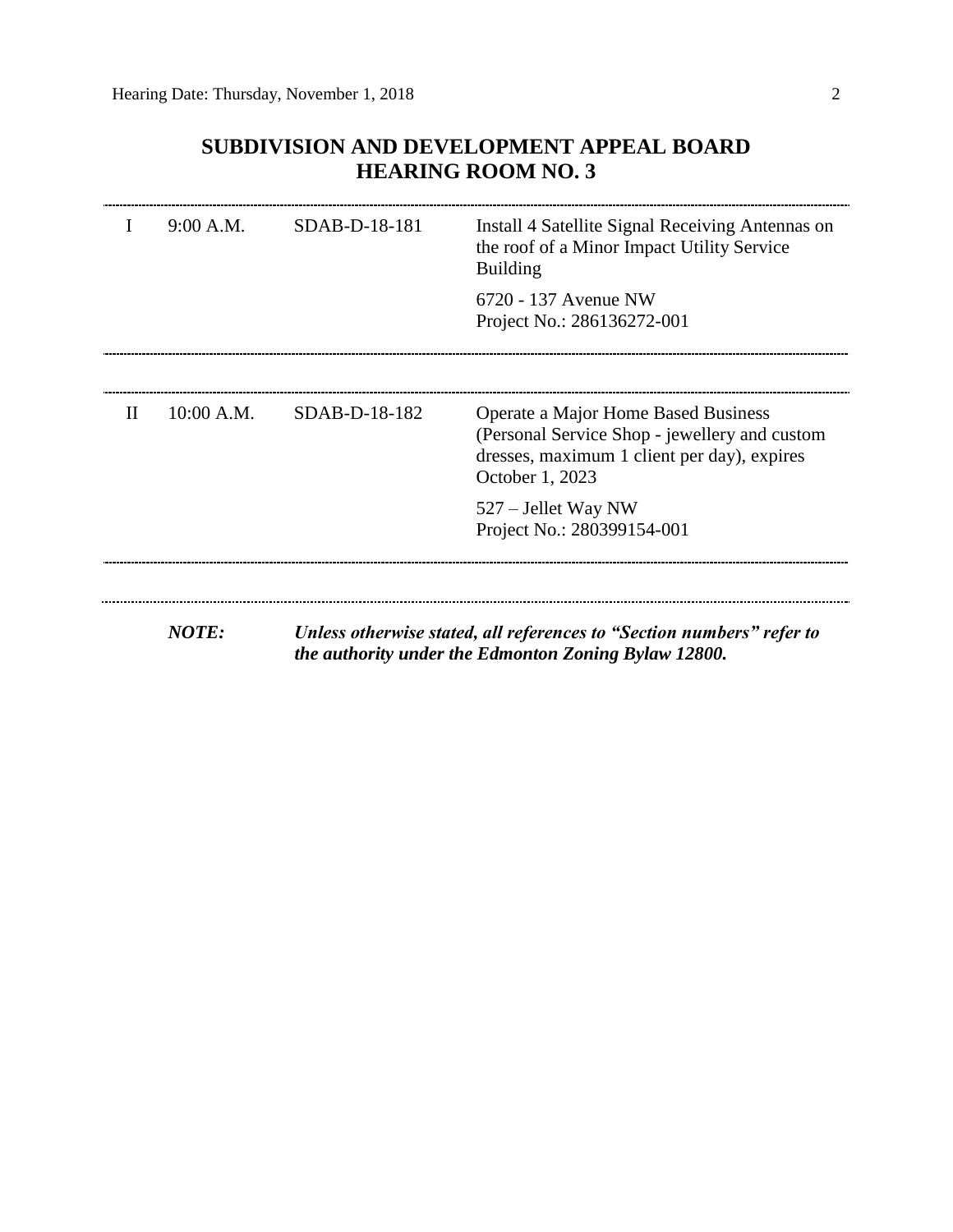| <b>ITEM I: 9:00 A.M.</b> |                                                        | FILE: SDAB-D-18-181                                                                                               |  |  |
|--------------------------|--------------------------------------------------------|-------------------------------------------------------------------------------------------------------------------|--|--|
|                          | AN APPEAL FROM THE DECISION OF THE DEVELOPMENT OFFICER |                                                                                                                   |  |  |
|                          | <b>APPELLANT:</b>                                      |                                                                                                                   |  |  |
|                          | <b>APPLICATION NO.:</b>                                | 286136272-001                                                                                                     |  |  |
|                          | <b>APPLICATION TO:</b>                                 | Install 4 Satellite Signal Receiving<br>Antennas on the roof of a Minor Impact<br><b>Utility Service Building</b> |  |  |
|                          | <b>DECISION OF THE</b><br>DEVELOPMENT AUTHORITY:       | Refused                                                                                                           |  |  |
|                          | <b>DECISION DATE:</b>                                  | September 14, 2018                                                                                                |  |  |
|                          | <b>DATE OF APPEAL:</b>                                 | October 5, 2018                                                                                                   |  |  |
|                          | MUNICIPAL DESCRIPTION<br>OF SUBJECT PROPERTY:          | 6720 - 137 Avenue NW                                                                                              |  |  |
|                          | <b>LEGAL DESCRIPTION:</b>                              | Plan 8722020 Blk 1 Lot 51A                                                                                        |  |  |
|                          | ZONE:                                                  | PU Public Utility Zone                                                                                            |  |  |
|                          | <b>OVERLAY:</b>                                        | N/A                                                                                                               |  |  |
|                          | <b>STATUTORY PLAN:</b>                                 | N/A                                                                                                               |  |  |
|                          |                                                        |                                                                                                                   |  |  |

## *Grounds for Appeal*

The Appellant provided the following reasons for appealing the decision of the Development Authority:

> The application was rejected based on the elevation of the proposed satellite dishes on the roof of the TELUS Londonderry operations building located at 6720 137th Ave NW, Edmonton, Alberta. The area is primarily commercial and adjacent to 137th Avenue which is a major artery for the city. The impact of these dishes on the surrounding area should be considered negligible. We cannot emphasize enough the importance of these dishes to continue to provide reliable telecommunications service to the residents of Edmonton. As technology improves and grows it is important that zoning bylaws adapt and change to accommodate new technologies.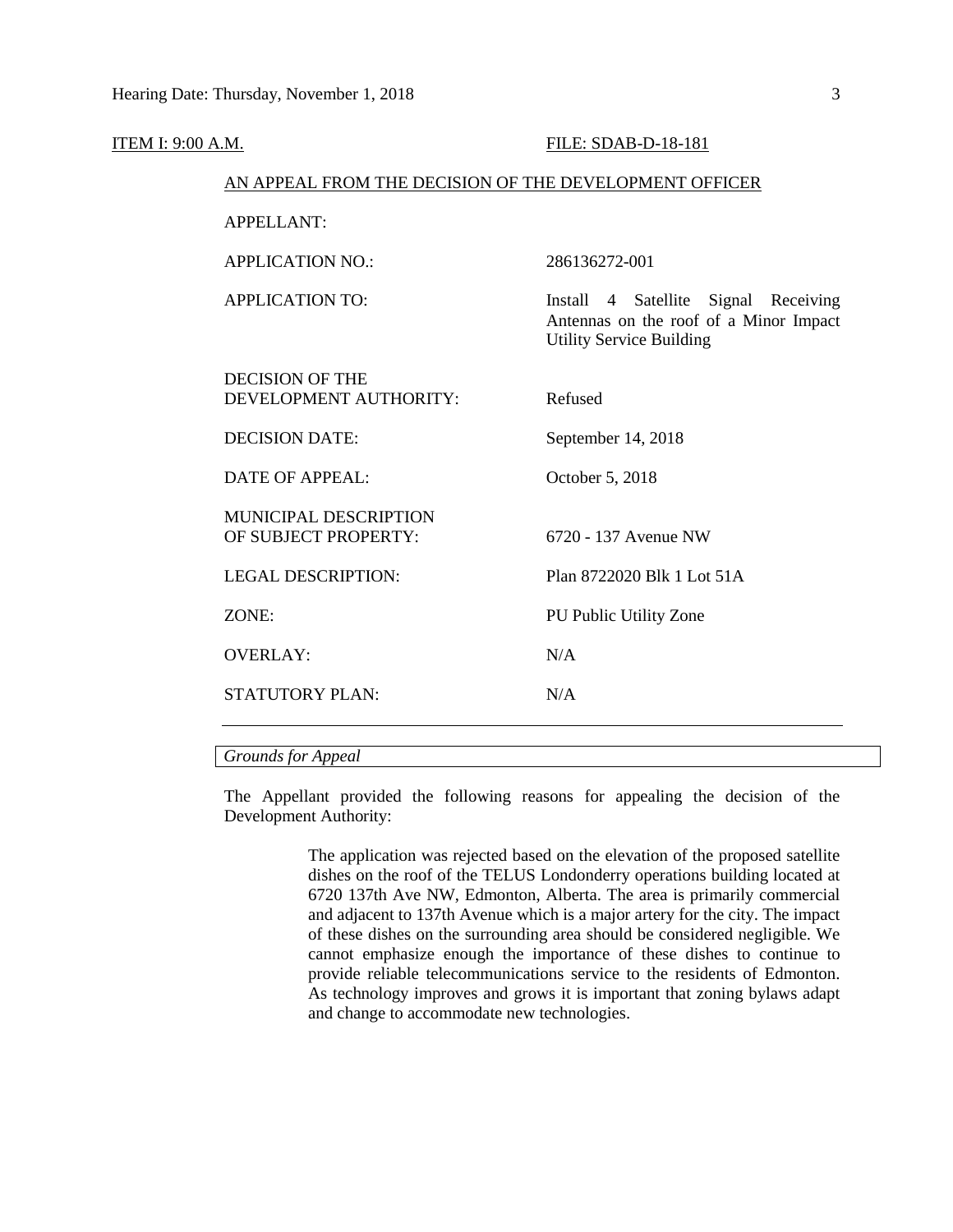TELUS is mandated to provide telecom services by the Canadian Radio-Television and Telecommunications Commission (CRTC). Other sites in Edmonton, were considered including Lendrum and Edmonton Main Operations centers, and neither could structurally support the dishes.

If the dishes are not built TELUS will not be able to deploy required CRTC content. The size of the dishes is important to transmit and receive at the rate the Edmonton population requires, and to accommodate future growth. We cannot emphasize enough the importance of these dishes

- TELUS Headend Operations Edmonton requires direct access to content collected by satellite through these dishes

- Live content channel map will be limited only to those channels available on fiber without these dishes

The satellite build will create jobs in Edmonton.

The decision was based on Residential planning considerations and should've been based Telecomm Procedures.

## *General Matters*

#### **Appeal Information:**

The *Municipal Government Act*, RSA 2000, c M-26 states the following:

#### **Grounds for Appeal**

**685(1)** If a development authority

- (a) fails or refuses to issue a development permit to a person,
- (b) issues a development permit subject to conditions, or
- (c) issues an order under section 645,

the person applying for the permit or affected by the order under section 645 may appeal to the subdivision and development appeal board.

**(2)** In addition to an applicant under subsection (1), any person affected by an order, decision or development permit made or issued by a development authority may appeal to the subdivision and development appeal board.

#### **Appeals**

**686(1)** A development appeal to a subdivision and development appeal board is commenced by filing a notice of the appeal, containing reasons, with the board,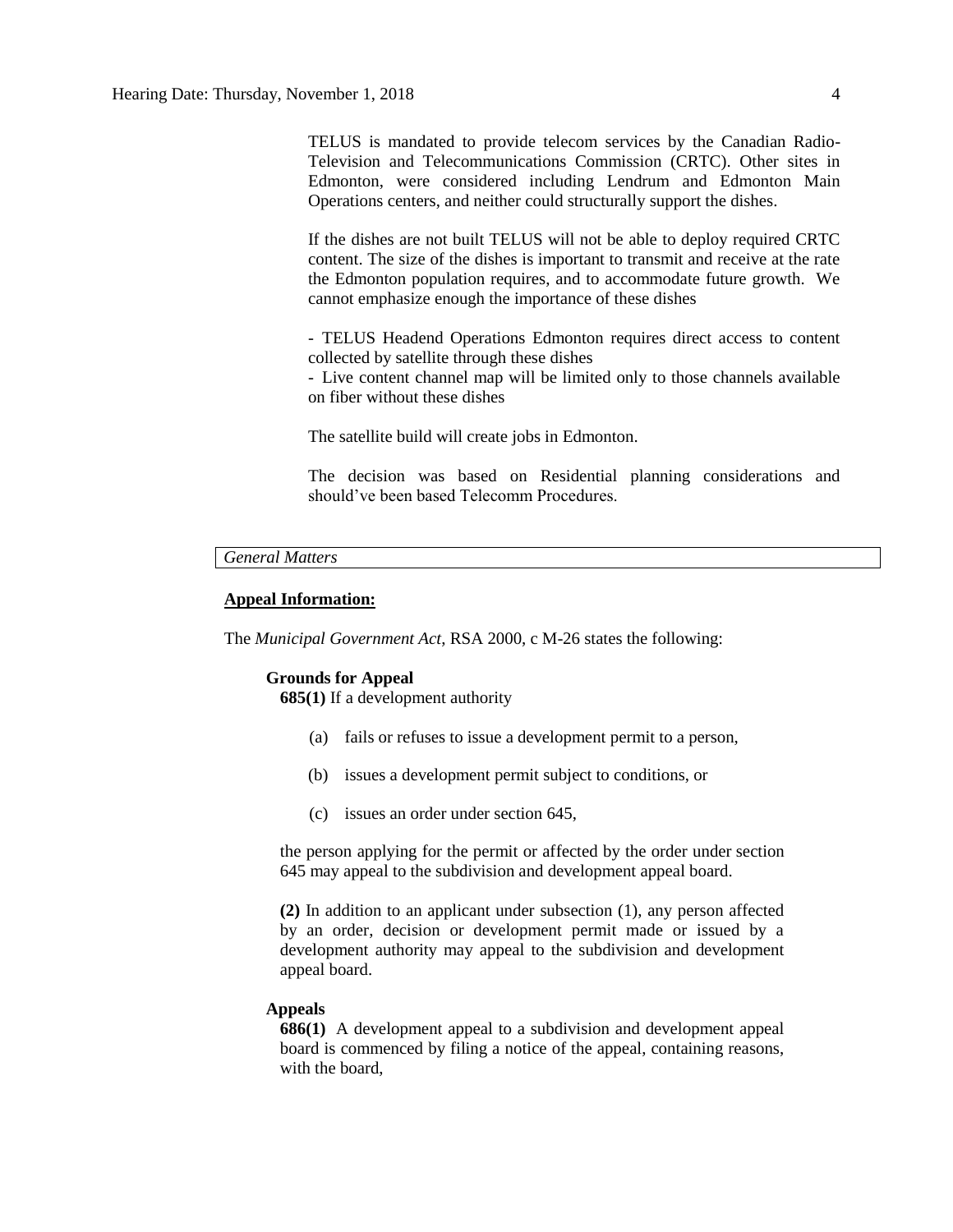- (a) in the case of an appeal made by a person referred to in section 685(1)
	- (i) with respect to an application for a development permit,
		- (A) within 21 days after the date on which the written decision is given under section 642, […]
		- (B) if no decision is made with respect to the application within the 40-day period, or within any extension of that period under section 684, within 21 days after the date the period or extension expires,
		- or
	- (ii) with respect to an order under section 645, within 21 days after the date on which the order is made, or
- (b) in the case of an appeal made by a person referred to in section 685(2), within 21 days after the date on which the notice of the issuance of the permit was given in accordance with the land use bylaw

#### **Hearing and Decision**

**687(3)** In determining an appeal, the subdivision and development appeal board

…

- (a.1) must comply with the land use policies;
- (a.2) subject to section 638, must comply with any applicable statutory plans;
- (a.3) subject to clauses (a.4) and (d), must comply with any land use bylaw in effect;
- (a.4) must comply with the applicable requirements of the regulations under the Gaming, Liquor and Cannabis Act respecting the location of premises described in a cannabis licence and distances between those premises and other premises;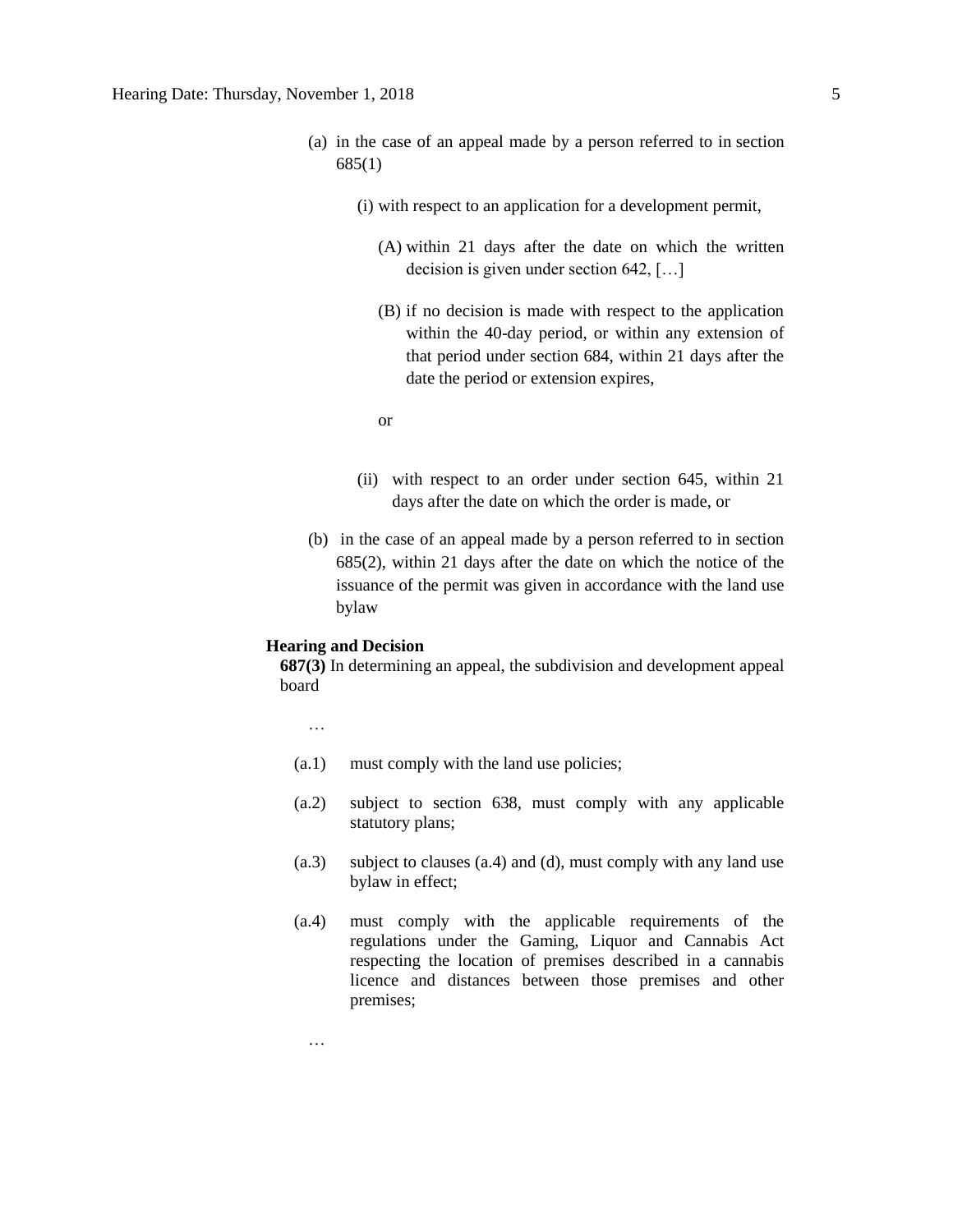- (c) may confirm, revoke or vary the order, decision or development permit or any condition attached to any of them or make or substitute an order, decision or permit of its own;
- (d) may make an order or decision or issue or confirm the issue of a development permit even though the proposed development does not comply with the land use bylaw if, in its opinion,
	- (i) the proposed development would not
		- (A) unduly interfere with the amenities of the neighbourhood, or
		- (B) materially interfere with or affect the use, enjoyment or value of neighbouring parcels of land,

and

(ii) the proposed development conforms with the use prescribed for that land or building in the land use bylaw.

### **General Provisions from the** *Edmonton Zoning Bylaw*

Under Section 6.1, a Satellite Signal Receiving Antenna means an antenna used for the purpose of receiving television and radio broadcasts transmitted by satellite. Such an antenna (also referred to as a "satellite dish") is usually circular in shape, concave on the receiving side, and may be fixed or rotatable so that it is capable of tracking more than one satellite. This definition does not include an amateur radio, citizens' band, or any other type of antenna, and does not include dishes under 1.0 m in diameter;

Section 520.1, the **General Purpose** of the **(PU) Public Utility Zone** is to provide for a system or works that is used to provide for public consumption, benefit, convenience or use such as water or steam, sewage disposal, public transportation, irrigation, drainage, fuel, electric power, heat, waste management and telecommunications.

#### *Height*

## **50.5 Satellite Signal Receiving Antenna**

- 1. A Satellite Signal Receiving Antenna shall, except as is provided in subsection 50.5(4):
	- a. be a free-standing, ground-mounted unit;
	- b. be located in a Rear Yard only;
	- c. be located so that no portion, when rotated, is within [0.9](javascript:void(0);) metres of any lot line, with the exception that no portion, when rotated, shall be closer than [4.5](javascript:void(0);) metres to a lot line abutting a flanking public roadway, other than a Lane;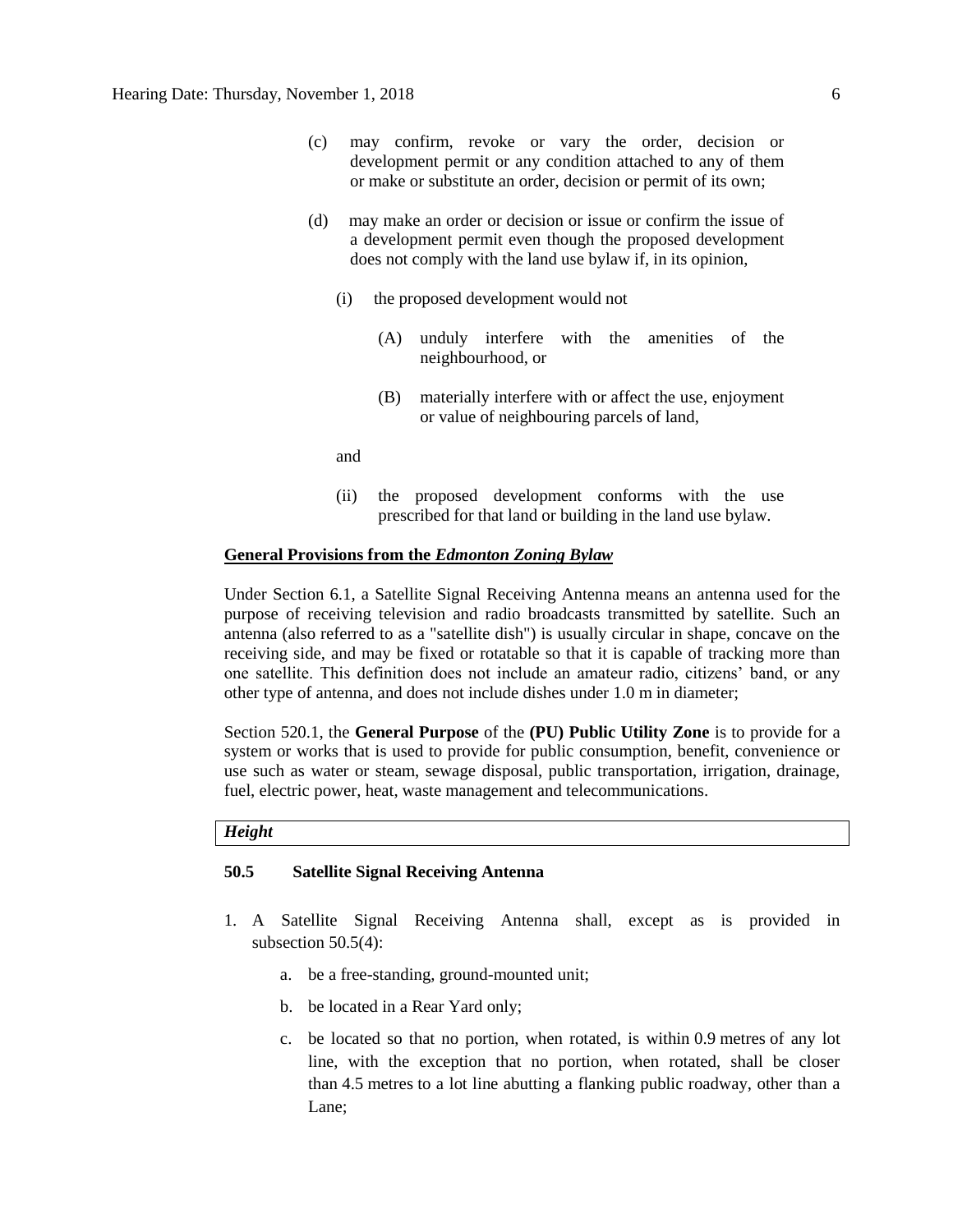- d. be limited to a maximum Height of [5.0 me](javascript:void(0);)tres. For the purpose of this subsection 50.5 only, the maximum Height of a Satellite Signal Receiving Antenna shall be determined by measuring from the point at which the main support enters the typical ground surface, to the highest point of the Satellite Signal Receiving Antenna, resting in its highest possible position; and
- e. form part of the calculation of total Site Coverage for Accessory structures, to be calculated using the area of the dish circumference.
- 2. A Satellite Signal Receiving Antenna shall not be illuminated, nor shall it have any advertising words or graphics displayed on it.
- 3. A Satellite Signal Receiving Antenna shall be Landscaped to screen the base of the antenna and reduce the negative visual impact on adjacent properties.
- **4. Notwithstanding subsection 50.5(1):**
	- **a. the Development Officer shall allow a Satellite Signal Receiving Antenna to be mounted on the roof of a non-residential building or on the roof of Apartment Housing containing more than 12 Dwellings, provided that the Satellite Signal Receiving Antenna complies with the provisions of subsections 50.5(4), 50.5(5), and 50.5(6); and**
	- b. a roof-mounted Satellite Signal Receiving Antenna shall be allowed where the applicant can demonstrate that a ground-mounted unit would prohibit adequate reception of broadcasts. The impediments to the reception of broadcasts by a typical free-standing, ground-mounted unit shall be clearly identified on a diagram or Site plan, provided in accordance with [subsection](https://webdocs.edmonton.ca/InfraPlan/zoningbylaw/ZoningBylaw/Part1/Administrative/13_2_Class_A_Permitted_Development_Excluding_Signs.htm) 13.2 of this Bylaw;
- **5. In the case of a roof-mounted Satellite Signal Receiving Antenna allowed pursuant to subsection 50.5(4)(a), an antenna may exceed the Height of the building on which it is mounted, provided that the maximum Height shall not be greater than that provided in the regulations of the Zone governing the Site.**
- **6. In the case of any roof-mounted Satellite Signal Receiving Antenna which is allowed by the Development Officer pursuant to subsection 50.5(4)(b), a Satellite Signal Receiving Antenna shall:**
	- **a. if mounted on any other Accessory structure, have a maximum Height of [10.0](javascript:void(0);) metres;**
	- **b. if mounted on the principal building, have a maximum Height of [11.5](javascript:void(0);) metres at its highest point, but in no case shall the Height of the antenna exceed the highest point of the principal building; and**
	- **c. not be visible from the Front Yard of the Site.**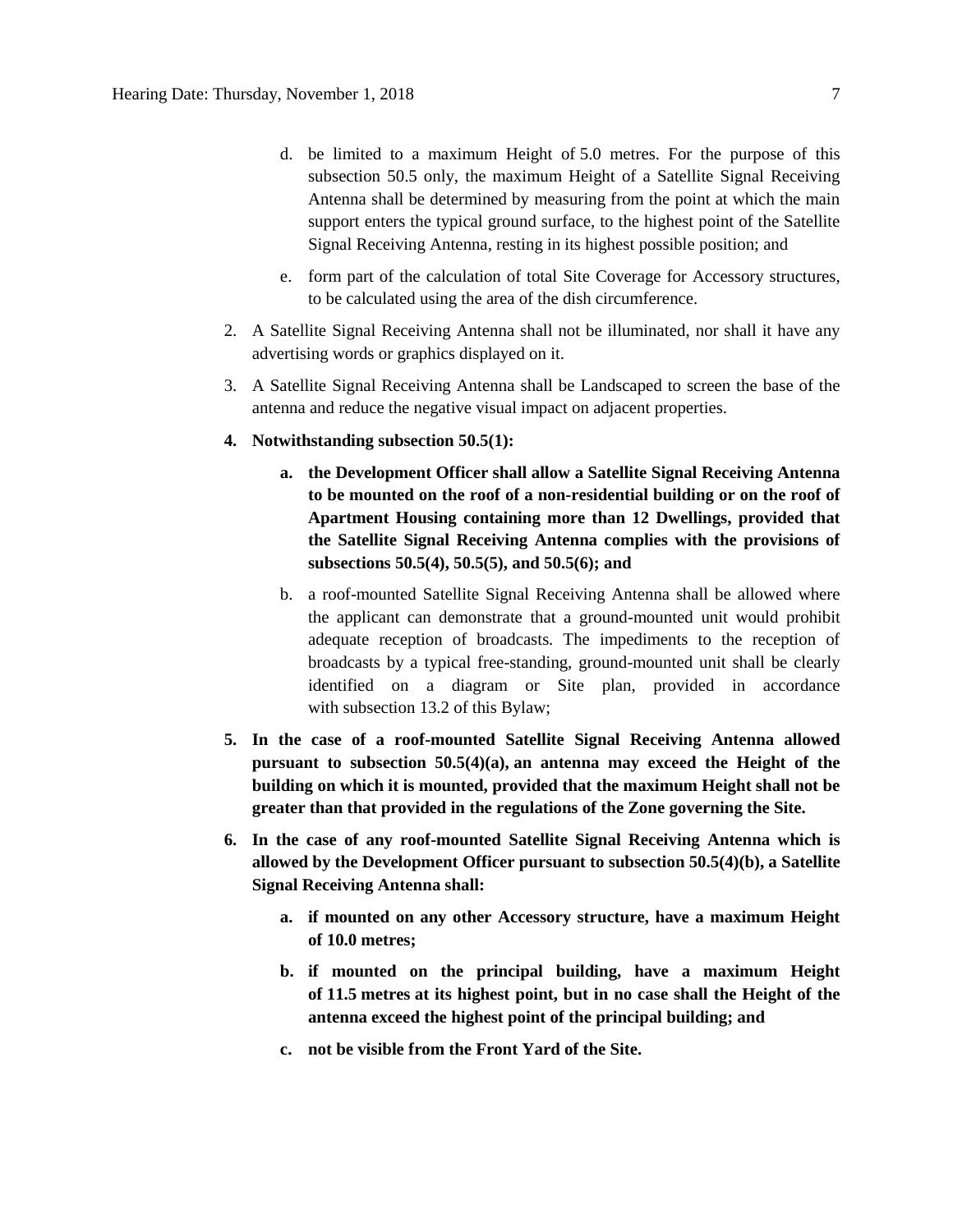Section 520.4(4) states (in part) the maximum building Height shall be 10.0 metres, except that the maximum building Height shall be 18.0 m on Sites of 0.75 ha or greater. Where a building exceeds 10.0 m in Height, the subject Site shall be designed, landscaped, screened and buffered and the building shall be located so as to minimize and compensate for any objectionable aspects or potential incompatibility with development in abutting Zones.

#### **Development Officer's Determination**

1) The proposed development exceeds the maximum allowable height in the PU-Public Utility Zone (S. 50.5(5)):

Maximum Height Allowed: 10m

Proposed Height: 13.68m

Deficient by: 3.68m

2) The height of the proposed development's antenna exceeds the highest point of the subject building (S. 50.5(6)).

The Development Officer is prohibited from granting variances to the allowable maximum height under Section 11.4(1)(b).

3) The Satellite Signal Receiving Antenna is visible from the Front Yard of the subject Site (S. 50.5(6)).

#### Notice to Applicant/Appellant

Provincial legislation requires that the Subdivision and Development Appeal Board issue its official decision in writing within fifteen days of the conclusion of the hearing.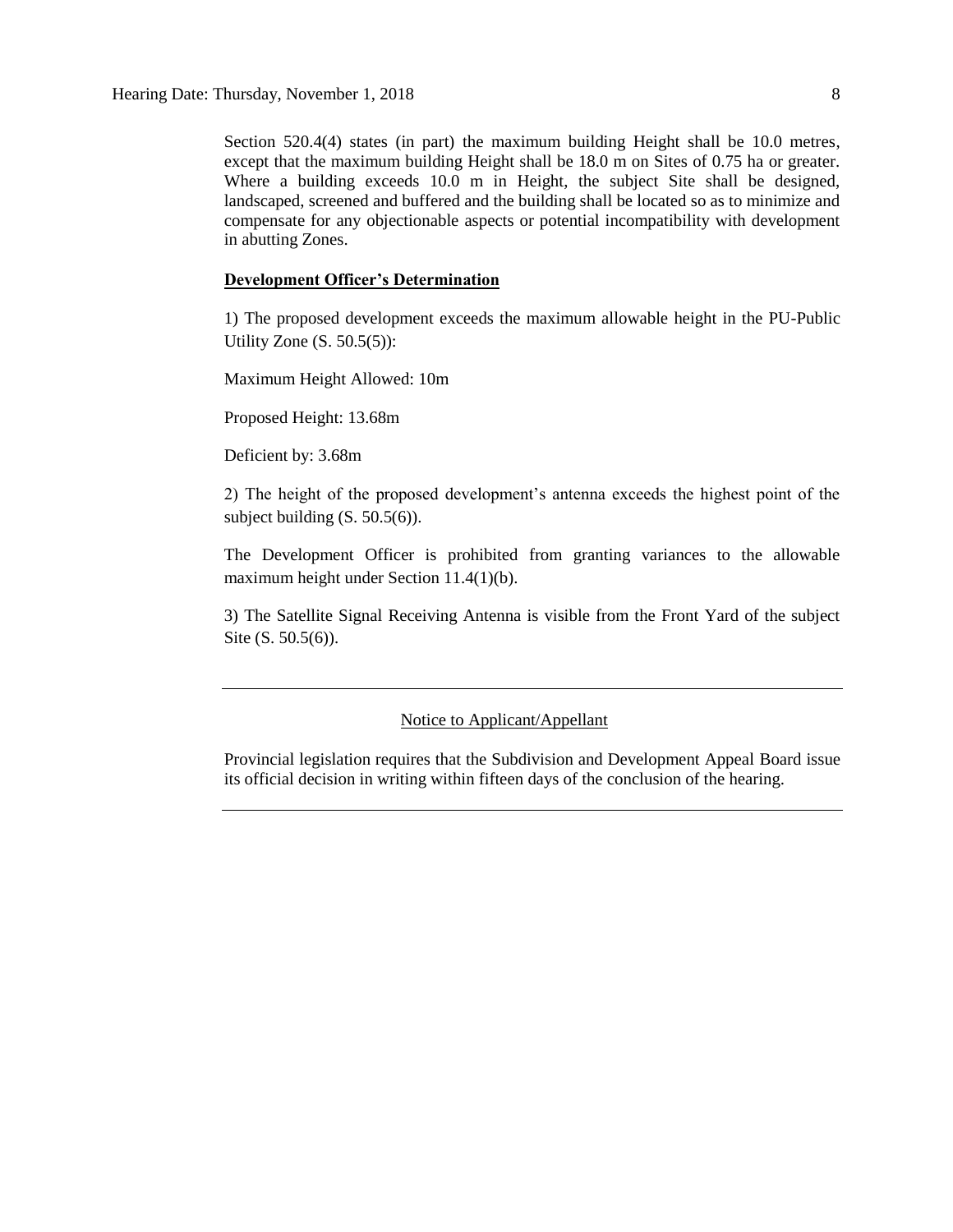$\overline{a}$ 

|                                                                                                            |                   |                        |                                                    | Project Number: 286136272-001<br><b>Application Date:</b><br>JUN 27, 2018                                                     |  |
|------------------------------------------------------------------------------------------------------------|-------------------|------------------------|----------------------------------------------------|-------------------------------------------------------------------------------------------------------------------------------|--|
| <b>Imonton</b>                                                                                             |                   | <b>Application for</b> |                                                    | Printed:<br>October 9, 2018 at 9:55 AM<br>1 of 1<br>Page:                                                                     |  |
|                                                                                                            |                   |                        |                                                    |                                                                                                                               |  |
|                                                                                                            |                   |                        | <b>Major Development Permit</b>                    |                                                                                                                               |  |
| This document is a Development Permit Decision for the development application described below.            |                   |                        |                                                    |                                                                                                                               |  |
| Applicant<br>Property Address(es) and Legal Description(s)                                                 |                   |                        |                                                    |                                                                                                                               |  |
|                                                                                                            |                   |                        | 6720 - 137 AVENUE NW<br>Plan 8722020 Blk 1 Lot 51A |                                                                                                                               |  |
|                                                                                                            |                   |                        | <b>Specific Address(es)</b>                        |                                                                                                                               |  |
|                                                                                                            |                   |                        | Building: 6720 - 137 AVENUE NW                     |                                                                                                                               |  |
|                                                                                                            |                   |                        |                                                    |                                                                                                                               |  |
| <b>Scope of Application</b>                                                                                |                   |                        |                                                    |                                                                                                                               |  |
| To Install 4 Satellite Signal Receiving Antennas on the roof of a Minor Impact Utility Service Building.   |                   |                        |                                                    |                                                                                                                               |  |
| <b>Permit Details</b>                                                                                      |                   |                        |                                                    |                                                                                                                               |  |
| Class of Permit: Class A                                                                                   |                   |                        | <b>Contact Person:</b>                             |                                                                                                                               |  |
| Gross Floor Area (sq.m.):                                                                                  |                   |                        | Lot Grading Needed?: N                             |                                                                                                                               |  |
| New Sewer Service Required: N                                                                              |                   |                        | NumberOfMainFloorDwellings:                        |                                                                                                                               |  |
| Site Area (sq. m.):                                                                                        |                   |                        | Stat. Plan Overlay/Annex Area: (none)              |                                                                                                                               |  |
| I/We certify that the above noted details are correct.                                                     |                   |                        |                                                    |                                                                                                                               |  |
| Applicant signature:                                                                                       |                   |                        |                                                    |                                                                                                                               |  |
| <b>Development Application Decision</b>                                                                    |                   |                        |                                                    |                                                                                                                               |  |
| Refused                                                                                                    |                   |                        |                                                    |                                                                                                                               |  |
| Issue Date: Sep 14, 2018 Development Authority: WELCH, IMAI                                                |                   |                        |                                                    |                                                                                                                               |  |
| <b>Reason for Refusal</b>                                                                                  |                   |                        |                                                    |                                                                                                                               |  |
|                                                                                                            |                   |                        |                                                    | 1) The proposed development exceeds the maximum allowable height in the PU-Public Utility Zone (S. 50.5(5)):                  |  |
| Maximum Height Allowed: 10m                                                                                |                   |                        |                                                    |                                                                                                                               |  |
| Proposed Height: 13.68m<br>Deficient by: 3.68m                                                             |                   |                        |                                                    |                                                                                                                               |  |
|                                                                                                            |                   |                        |                                                    |                                                                                                                               |  |
|                                                                                                            |                   |                        |                                                    | 2) The height of the proposed development's antenna exceeds the highest point of the subject building (S. 50.5(6)).           |  |
| 3) The Satellite Signal Receiving Antenna is visible from the Front Yard of the subject Site (S. 50.5(6)). |                   |                        |                                                    |                                                                                                                               |  |
|                                                                                                            |                   |                        |                                                    | The Development Officer is prohibited from granting variances to the allowable maximum height under Section $11.4(1)(b)$ .    |  |
| <b>Rights of Appeal</b>                                                                                    |                   |                        |                                                    |                                                                                                                               |  |
| through 689 of the Municipal Government Act.                                                               |                   |                        |                                                    | The Applicant has the right of appeal within 21 days after the date on which the decision is made, as outlined in Section 683 |  |
| Fees                                                                                                       |                   |                        |                                                    |                                                                                                                               |  |
|                                                                                                            | <b>Fee Amount</b> | <b>Amount Paid</b>     | Receipt#                                           | <b>Date Paid</b>                                                                                                              |  |
| Major Dev. Application Fee                                                                                 | \$362.00          | \$362.00               | 05139386                                           | Jun 27, 2018                                                                                                                  |  |
| <b>Total GST Amount:</b>                                                                                   | \$0.00            |                        |                                                    |                                                                                                                               |  |
| <b>Totals for Permit:</b>                                                                                  | \$362.00          | \$362.00               |                                                    |                                                                                                                               |  |
|                                                                                                            |                   |                        |                                                    |                                                                                                                               |  |
|                                                                                                            |                   | THIS IS NOT A PERMIT   |                                                    |                                                                                                                               |  |
|                                                                                                            |                   |                        |                                                    |                                                                                                                               |  |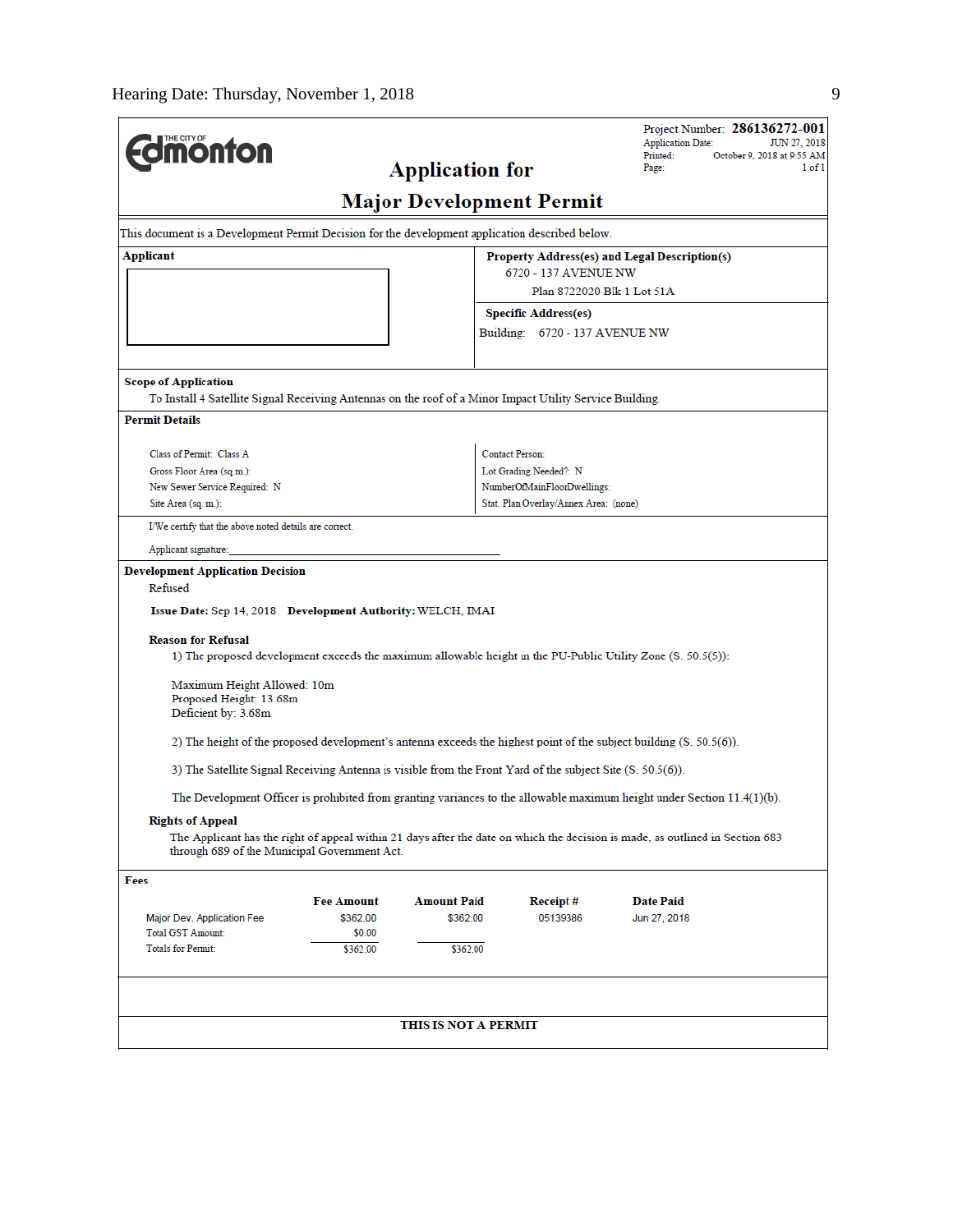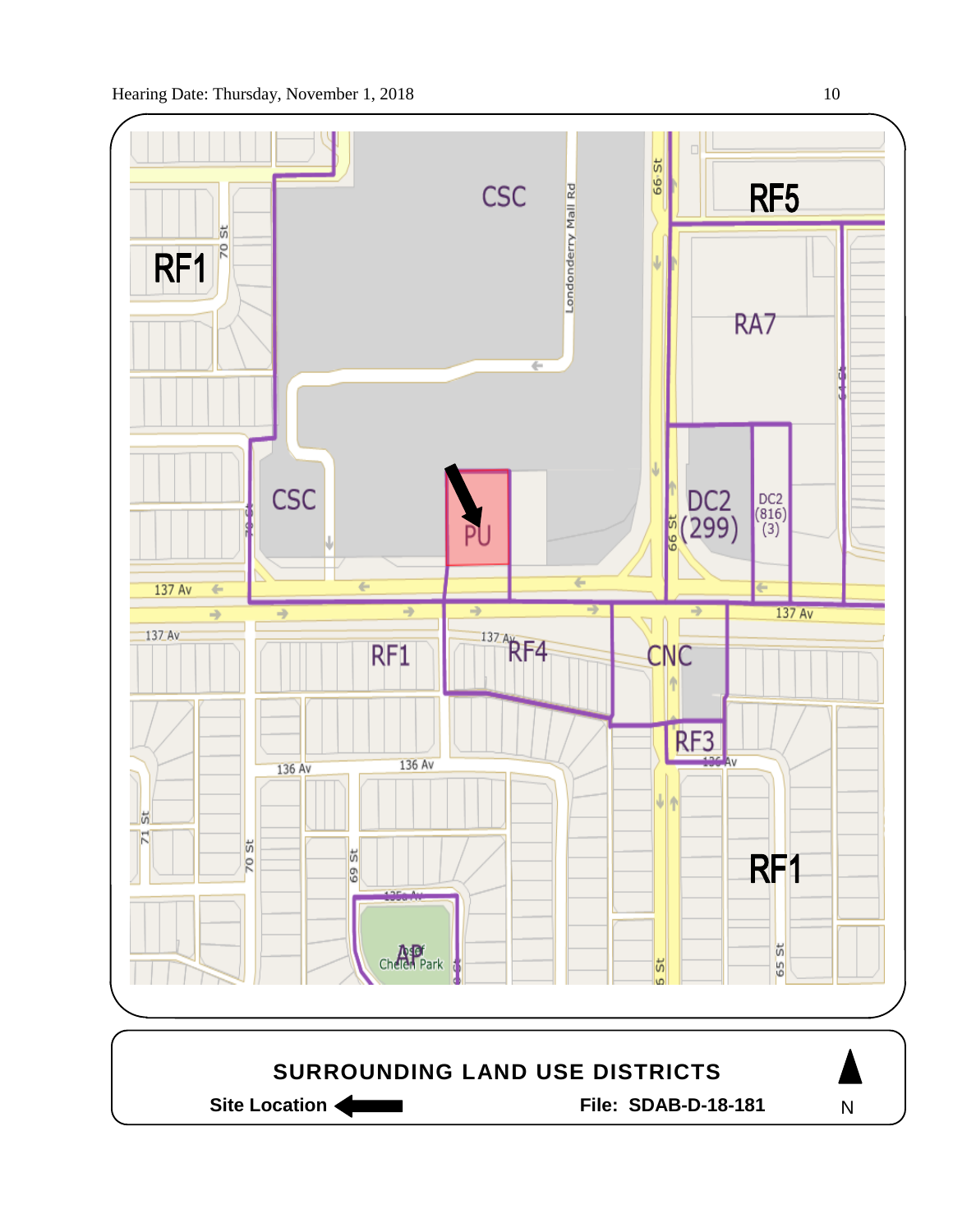| <b>ITEM II: 10:00 A.M.</b>                                                                     | FILE: SDAB-D-18-182                                                                                                                                    |  |  |  |
|------------------------------------------------------------------------------------------------|--------------------------------------------------------------------------------------------------------------------------------------------------------|--|--|--|
| AN APPEAL FROM THE DECISION OF THE DEVELOPMENT OFFICER BY AN<br><b>ADJACENT PROPERTY OWNER</b> |                                                                                                                                                        |  |  |  |
| <b>APPELLANT:</b>                                                                              |                                                                                                                                                        |  |  |  |
| <b>APPLICATION NO.:</b>                                                                        | 280399154-001                                                                                                                                          |  |  |  |
| <b>APPLICATION TO:</b>                                                                         | Operate a Major Home Based Business<br>(Personal Service Shop - jewellery and<br>custom dresses, maximum 1 client per<br>day), expires October 1, 2023 |  |  |  |
| <b>DECISION OF THE</b><br>DEVELOPMENT AUTHORITY:                                               | Approved with conditions                                                                                                                               |  |  |  |
| <b>DECISION DATE:</b>                                                                          | October 1, 2018                                                                                                                                        |  |  |  |
| <b>DATE OF APPEAL:</b>                                                                         | October 5, 2018                                                                                                                                        |  |  |  |
| <b>NOTIFICATION PERIOD:</b>                                                                    | October 9, 2018 through October 30, 2018                                                                                                               |  |  |  |
| <b>RESPONDENT:</b>                                                                             |                                                                                                                                                        |  |  |  |
| MUNICIPAL DESCRIPTION<br>OF SUBJECT PROPERTY:                                                  | 527 – Jellett Way NW                                                                                                                                   |  |  |  |
| <b>LEGAL DESCRIPTION:</b>                                                                      | Plan 9122906 Blk 16 Lot 12                                                                                                                             |  |  |  |
| ZONE:                                                                                          | (RF1) Single Detached Residential Zone                                                                                                                 |  |  |  |
| <b>OVERLAY:</b>                                                                                | N/A                                                                                                                                                    |  |  |  |
| STATUTORY PLAN:                                                                                | Burnewood<br>Neighbourhood<br>Area<br>Structure                                                                                                        |  |  |  |

## *Grounds for Appeal*

The Appellant provided the following reasons for appealing the decision of the Development Authority:

I am very concerned if this business is approved the additional traffic and poor parking in our quiet little cul-de-sac will be even worse.

The residents at this address already have a minimum of three of their own vehicles and additional visitors day and night.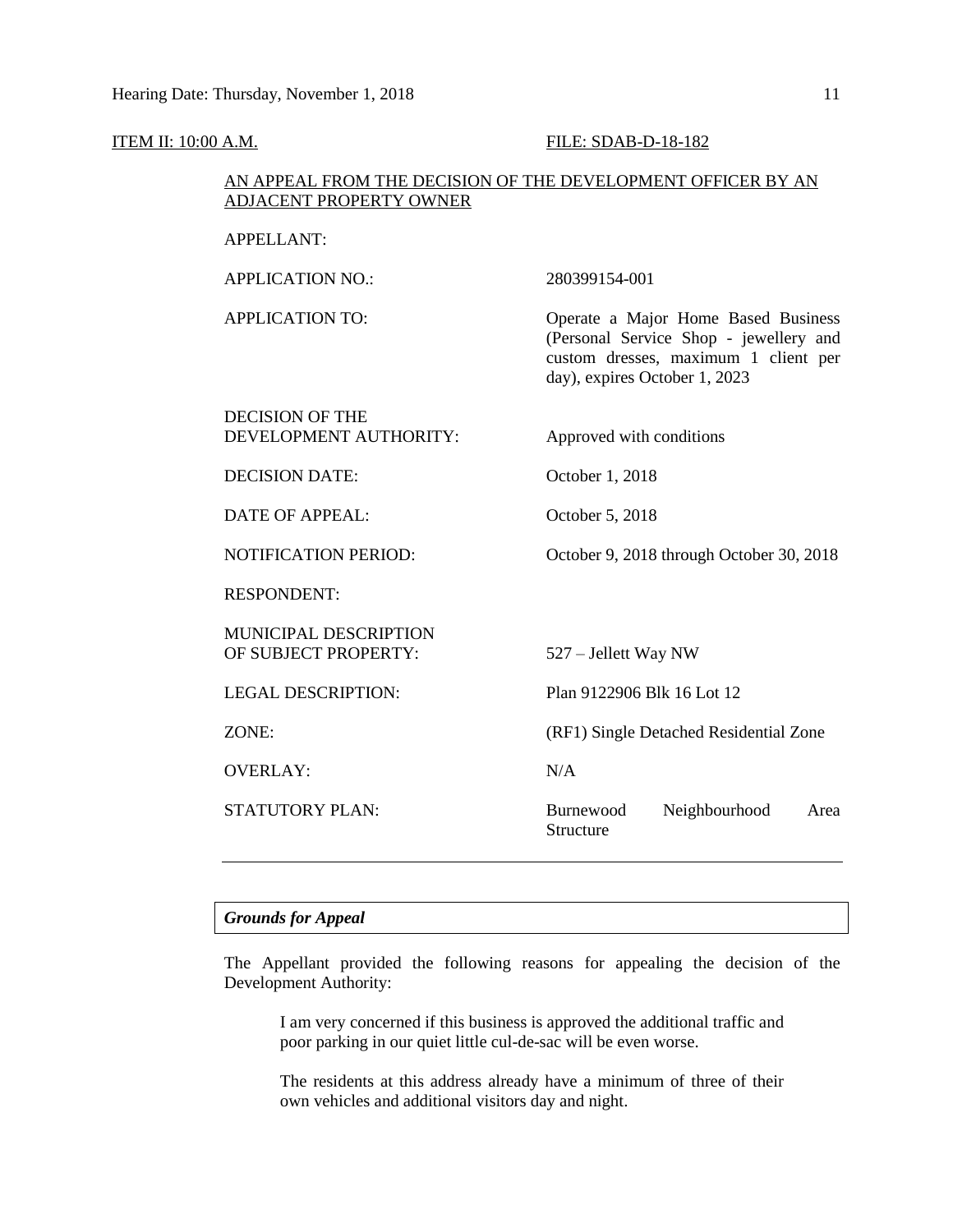So it concerns me that not just customers will contribute to the traffic, parking & noise but also additional persons at this residence to operate this business.

Our cul-de-sac is made up of 19 homes and there is only 6 spots in the whole area that a vehicle can be parked on the street. We have driveways onto the street. This residence is about half way down the cul-de-sac so all their traffic travels all the way to the end where they turn around to exit the cul-de-sac.

We have small children in our cul-de-sac and have already experienced vehicles travelling too fast and frequently with loud stereos and using hand held cell phones while driving. The city police have been advised of this over the years particularly with this address. I am very concerned matters will only be worse if this business is permitted. Thank you for your consideration.

I would suggest you do a google earth search of our neighborhood and you can see the very limited parking.

#### *General Matters*

### **Appeal Information:**

The *Municipal Government Act*, RSA 2000, c M-26 states the following:

#### **Grounds for Appeal**

**685(1)** If a development authority

- (a) fails or refuses to issue a development permit to a person,
- (b) issues a development permit subject to conditions, or
- (c) issues an order under section 645,

the person applying for the permit or affected by the order under section 645 may appeal to the subdivision and development appeal board.

**(2)** In addition to an applicant under subsection (1), any person affected by an order, decision or development permit made or issued by a development authority may appeal to the subdivision and development appeal board.

#### **Appeals**

**686(1)** A development appeal to a subdivision and development appeal board is commenced by filing a notice of the appeal, containing reasons, with the board,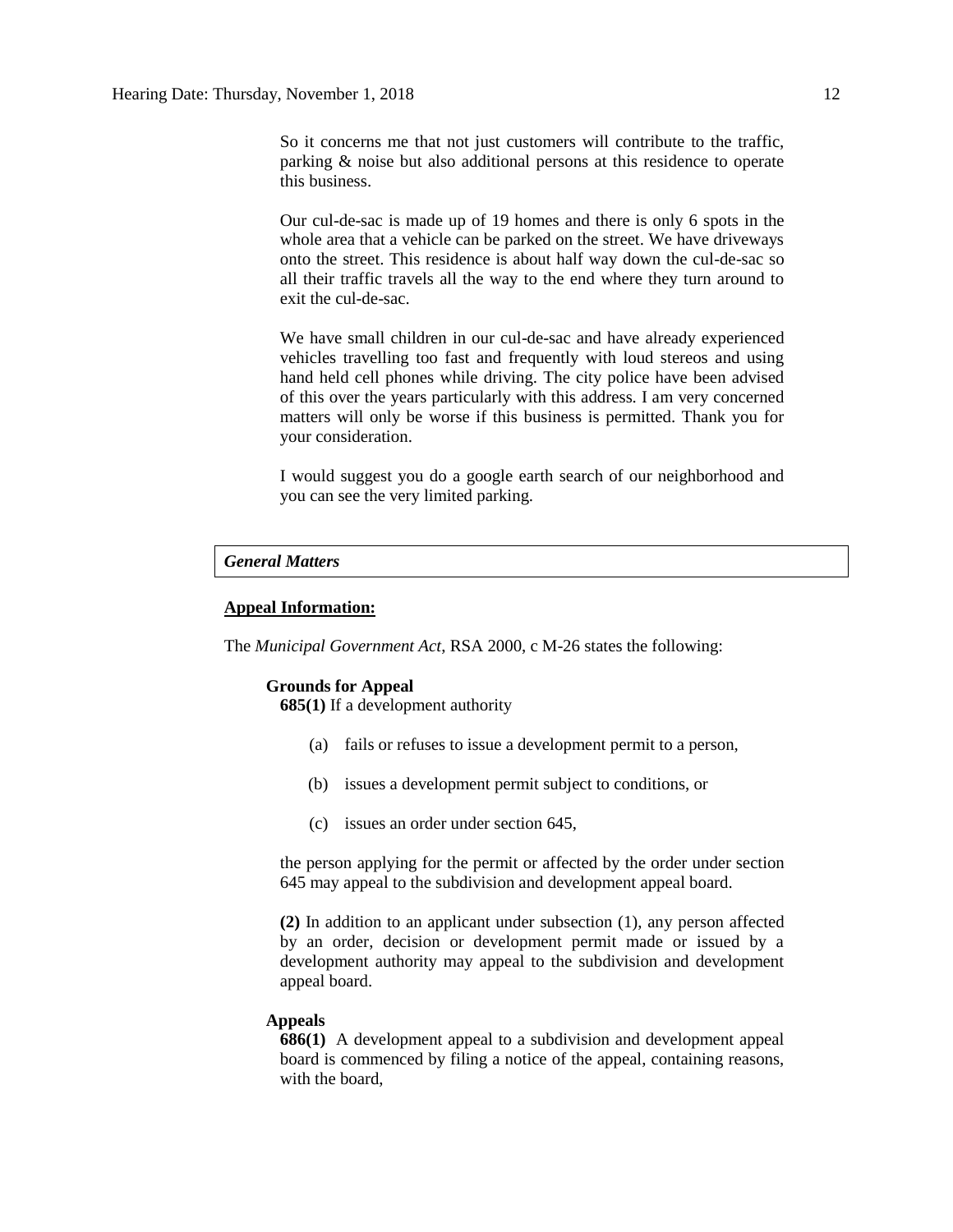- (a) in the case of an appeal made by a person referred to in section 685(1)
	- (i) with respect to an application for a development permit,
		- (A) within 21 days after the date on which the written decision is given under section 642, or
		- (B) if no decision is made with respect to the application within the 40-day period, or within any extension of that period under section 684, within 21 days after the date the period or extension expires,

or

- (ii) with respect to an order under section 645, within 21 days after the date on which the order is made, or
- (b) in the case of an appeal made by a person referred to in section 685(2), within 21 days after the date on which the notice of the issuance of the permit was given in accordance with the land use bylaw.

#### **Hearing and Decision**

**687(3)** In determining an appeal, the subdivision and development appeal board

…

- (a.1) must comply with the land use policies;
- (a.2) subject to section 638, must comply with any applicable statutory plans;
- (a.3) subject to clauses (a.4) and (d), must comply with any land use bylaw in effect;
- (a.4) must comply with the applicable requirements of the regulations under the Gaming, Liquor and Cannabis Act respecting the location of premises described in a cannabis licence and distances between those premises and other premises;
	- …
	- (c) may confirm, revoke or vary the order, decision or development permit or any condition attached to any of them or make or substitute an order, decision or permit of its own;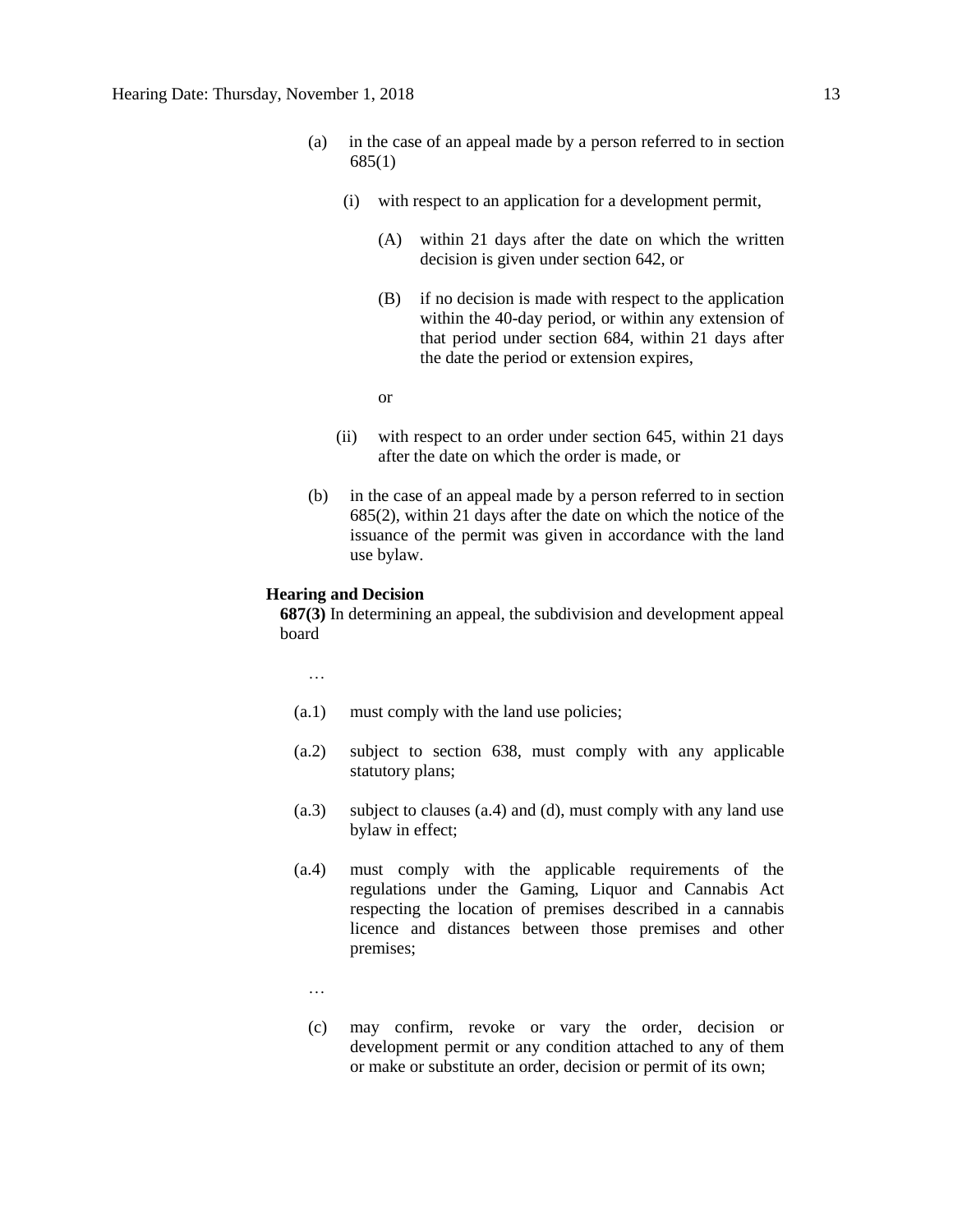- (d) may make an order or decision or issue or confirm the issue of a development permit even though the proposed development does not comply with the land use bylaw if, in its opinion,
	- (i) the proposed development would not
		- (A) unduly interfere with the amenities of the neighbourhood, or
		- (B) materially interfere with or affect the use, enjoyment or value of neighbouring parcels of land,

and

(ii) the proposed development conforms with the use prescribed for that land or building in the land use bylaw.

### **General Provisions from the** *Edmonton Zoning Bylaw:*

Section 110.3(5) states a **Major Home Based Business** is a **Discretionary Use** in the (RF1) Single Detached Residential Zone.

#### Under Section 7.3(7), **Major Home Based Business** means:

a development consisting of the Use of an approved Dwelling or Accessory building by a resident of that Dwelling for one or more businesses that may generate more than one business associated visit per day. The business Use must be secondary to the Residential Use of the building and shall not change the residential character of the Dwelling or Accessory building. The Dwelling may be used as a workplace by a non-resident. This Use includes Bed and Breakfast Operations but does not include General Retail Sales, Cannabis Retail Sales or Cannabis Production and Distribution.

#### Section 110.1, the **General Purpose** of the **(RF1) Single Detached Residential Zone** is:

to provide for Single Detached Housing while allowing other forms of small scale housing in the form of Secondary Suites, and Garden Suites, as well as Semi-detached Housing and Duplex Housing under certain conditions.

### **Development Officer's Determination**

**Major Home Based Business is approved as a Discretionary Use (Section 110.3.5).**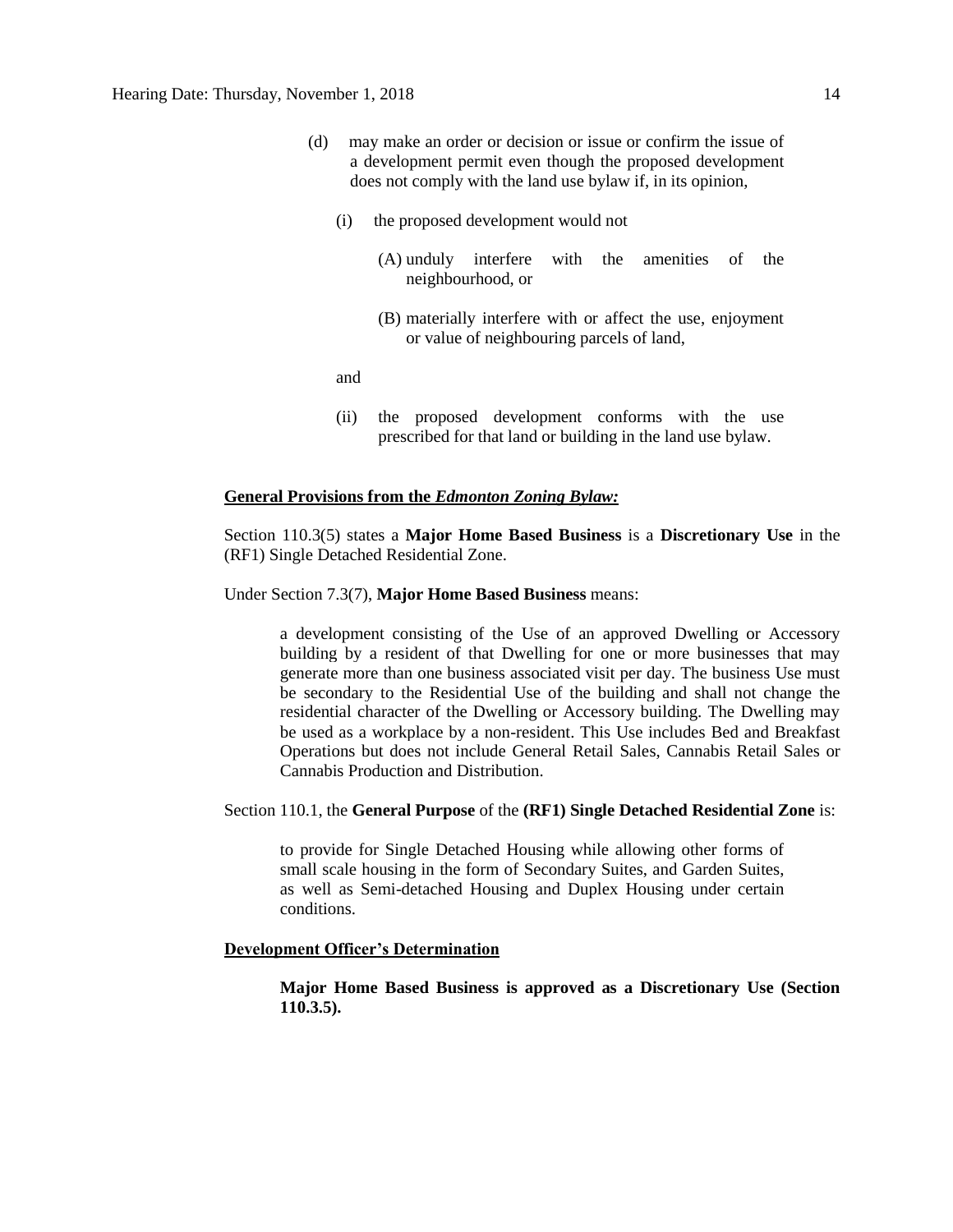*Major Home Based Business regulations – Section 75*

A [Major Home Based Business](javascript:void(0);) shall comply with the following regulations:

- 1. there shall be no exterior display or advertisement other than an identification plaque or Sign a maximum of 20 [cm](javascript:void(0);) x [30.5](javascript:void(0);) cm in size located on the Dwelling;
- 2. there shall be no mechanical or electrical equipment used that creates external noise, or visible and audible interference with home electronics equipment in adjacent Dwellings;
- 3. the Major Home Based Business shall not generate pedestrian or vehicular traffic, or parking, in excess of that which is characteristic of the Zone in which it is located;
- 4. the number of non-resident employees or business partners working onsite shall not exceed two at any one time;
- 5. there shall be no outdoor business activity, or outdoor storage of material or equipment associated with the business. Indoor storage related to the business activity shall be allowed in either the Dwelling or Accessory buildings;
- 6. the Major Home Based Business shall not change the principal character or external appearance of the [Dwelling](javascript:void(0);) or [Accessory](javascript:void(0);) buildings;
- 7. a Bed and Breakfast Operation, operating as a Major Home Based Business shall have a maximum of two Sleeping Units. Cooking facilities shall not be located within the Sleeping Units. In addition to any other parking requirements of this Bylaw, one additional parking space shall be provided for each Sleeping Unit;
- 8. in addition to the information requirements of [subsection 13.1](https://webdocs.edmonton.ca/InfraPlan/zoningbylaw/ZoningBylaw/Part1/Administrative/13__Development_Permit_Application.htm) of this Bylaw, each application for a Development Permit for the Use Major Home Based Business shall include a description of the business to be undertaken at the premises, an indication of the number of business visits per week, provision for parking, and where any materials or equipment associated with the business use are to be stored; and
- 9. the [Major Home Based Business](javascript:void(0);) shall not be allowed if, in the opinion of the Development Officer, such Use would be more appropriately located in a Commercial or Industrial Zone having regard for the overall compatibility of the Use with the residential character of the area.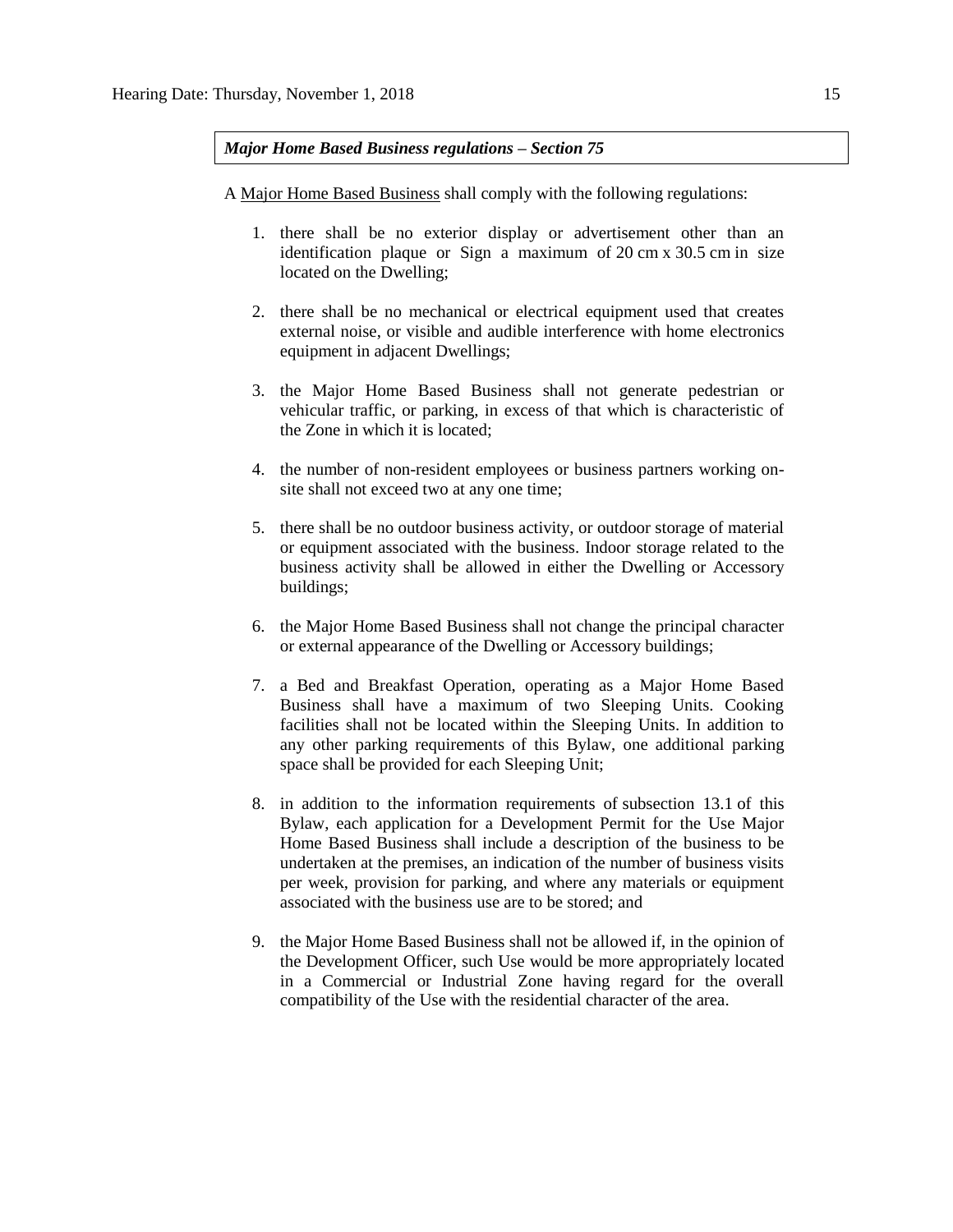10. a Major Home Based Business shall not be allowed within the same principal Dwelling containing a Secondary Suite or within the same Site containing a Garden Suite and an associated principal Dwelling, unless the Home Based Business is a Bed and Breakfast Operation and the Secondary Suite or the Garden Suite is an integral part of the Bed and Breakfast Operation.

### *Parking*

Section 54.2 Schedule 1(A)(8) stipulates that a Major Home Based Business requires 1 parking space in addition to parking required for principal Dwelling.

## Notice to Applicant/Appellant

Provincial legislation requires that the Subdivision and Development Appeal Board issue its official decision in writing within fifteen days of the conclusion of the hearing.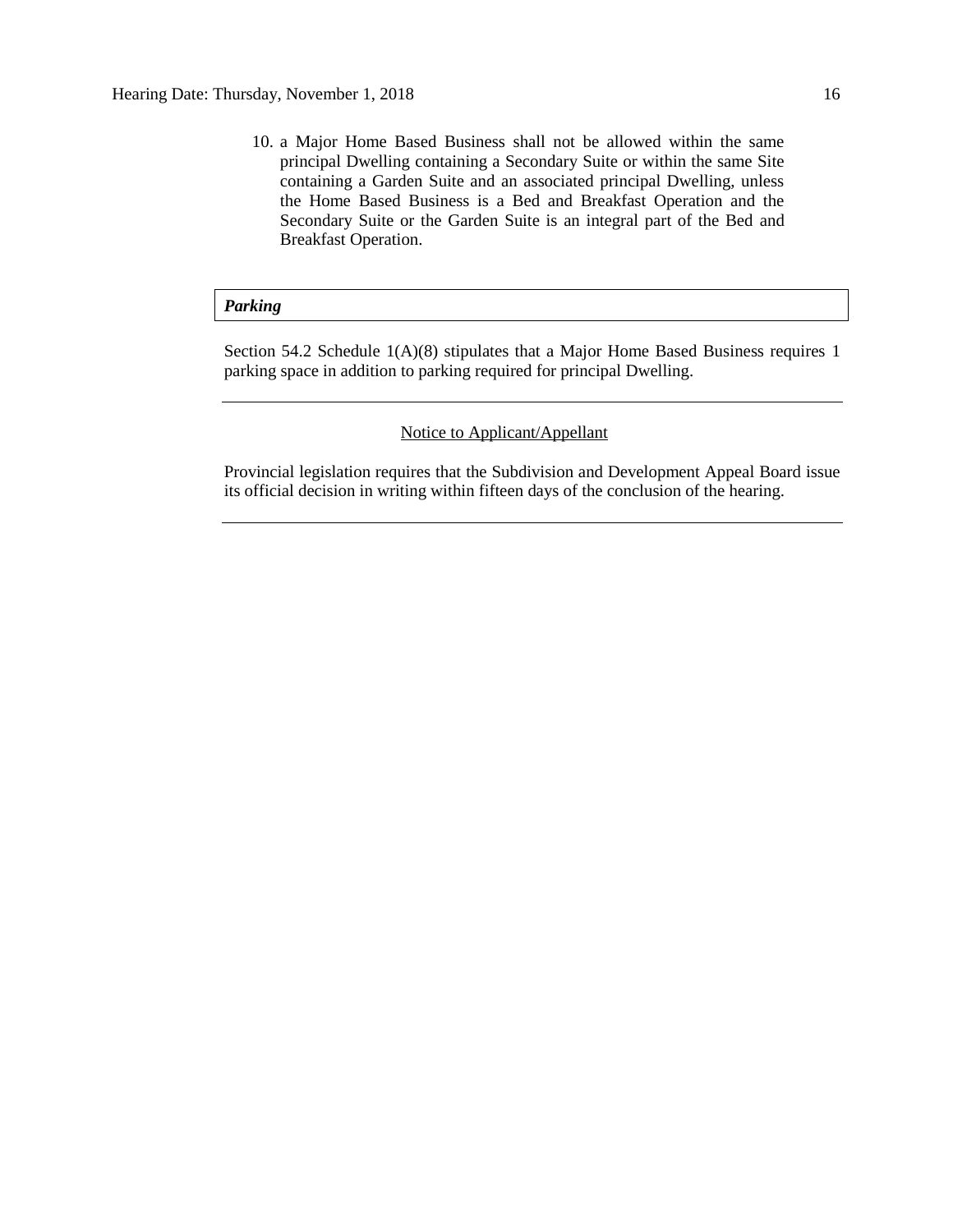| <b>monton</b>                                                                                 | Project Number: 280399154-001<br><b>Application Date:</b><br>APR 25, 2018<br>Printed:<br>October 1, 2018 at 12:32 PM<br>1 of 3<br>Page:                              |
|-----------------------------------------------------------------------------------------------|----------------------------------------------------------------------------------------------------------------------------------------------------------------------|
|                                                                                               | <b>Home Occupation</b>                                                                                                                                               |
| the limitations and conditions of this permit, of the Edmonton Zoning Bylaw 12800 as amended. | This document is a record of a Development Permit application, and a record of the decision for the undertaking described below, subject to                          |
| Applicant                                                                                     | Property Address(es) and Legal Description(s)<br>527 - JELLETT WAY NW<br>Plan 9122906 Blk 16 Lot 12                                                                  |
|                                                                                               | <b>Specific Address(es)</b>                                                                                                                                          |
|                                                                                               | 527 - JELLETT WAY NW<br>Suite:                                                                                                                                       |
|                                                                                               | Entryway: 527 - JELLETT WAY NW                                                                                                                                       |
|                                                                                               | Building: 527 - JELLETT WAY NW                                                                                                                                       |
| <b>Scope of Permit</b>                                                                        |                                                                                                                                                                      |
| October 1, 2023.                                                                              | To operate a Major Home Based Business (Personal Service Shop - jewellery and custom dresses, maximum 1 client per day), expires                                     |
| <b>Permit Details</b>                                                                         |                                                                                                                                                                      |
| # of businesss related visits/day: 1                                                          | # of vehicles at one time: 1                                                                                                                                         |
| Administration Office Only?: N                                                                | Business has Trailers or Equipment?: N                                                                                                                               |
| Class of Permit:                                                                              | Description of Business: Ny business is a jewellery<br>selling business with custom hand made dresses. This<br>property is owned by my aunt which is the house owner |
| Do you live at the property?: Y                                                               | Expiry Date: 2023-10-01 00:00:00                                                                                                                                     |
| Outdoor storage on site?: N                                                                   |                                                                                                                                                                      |
| I/We certify that the above noted details are correct.                                        |                                                                                                                                                                      |
| Applicant signature:                                                                          |                                                                                                                                                                      |
| <b>Development Permit Decision</b>                                                            |                                                                                                                                                                      |
| Approved                                                                                      |                                                                                                                                                                      |
| Issue Date: Oct 01, 2018 Development Authority: YEUNG, KENNETH                                |                                                                                                                                                                      |
|                                                                                               |                                                                                                                                                                      |
|                                                                                               |                                                                                                                                                                      |
|                                                                                               |                                                                                                                                                                      |
|                                                                                               |                                                                                                                                                                      |
|                                                                                               |                                                                                                                                                                      |
|                                                                                               |                                                                                                                                                                      |
|                                                                                               |                                                                                                                                                                      |
|                                                                                               |                                                                                                                                                                      |
|                                                                                               |                                                                                                                                                                      |
|                                                                                               |                                                                                                                                                                      |
|                                                                                               |                                                                                                                                                                      |
|                                                                                               |                                                                                                                                                                      |
|                                                                                               |                                                                                                                                                                      |
|                                                                                               |                                                                                                                                                                      |
|                                                                                               |                                                                                                                                                                      |
|                                                                                               |                                                                                                                                                                      |
|                                                                                               |                                                                                                                                                                      |
|                                                                                               |                                                                                                                                                                      |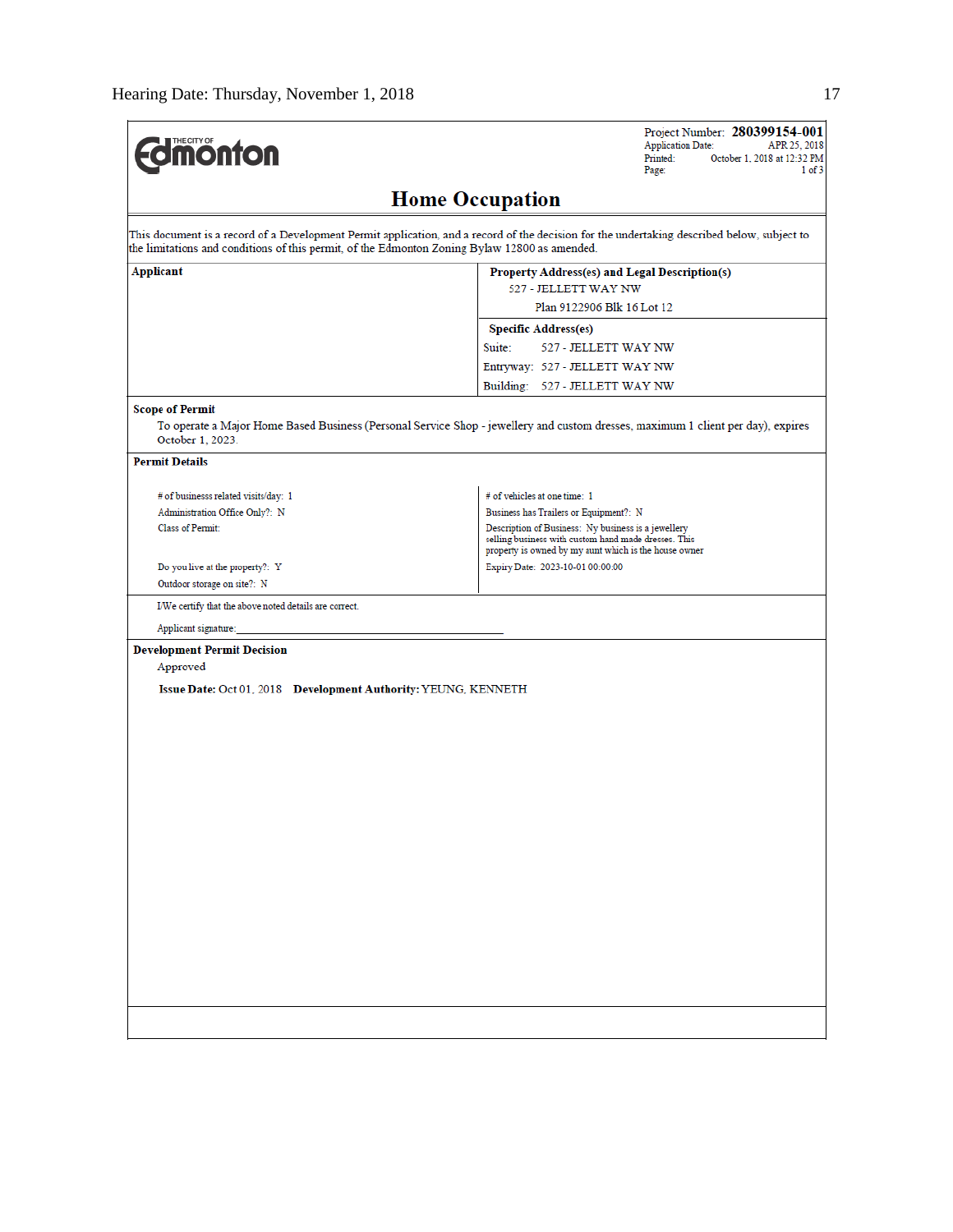| <b>Imonton</b>                                                                                                                                                                                                                                                                                                                                                                                                                                | Project Number: 280399154-001<br>APR 25, 2018<br><b>Application Date:</b><br>Printed:<br>October 1, 2018 at 12:32 PM<br>$2$ of $3$<br>Page: |
|-----------------------------------------------------------------------------------------------------------------------------------------------------------------------------------------------------------------------------------------------------------------------------------------------------------------------------------------------------------------------------------------------------------------------------------------------|---------------------------------------------------------------------------------------------------------------------------------------------|
| <b>Home Occupation</b>                                                                                                                                                                                                                                                                                                                                                                                                                        |                                                                                                                                             |
| <b>Subject to the Following Conditions</b>                                                                                                                                                                                                                                                                                                                                                                                                    |                                                                                                                                             |
| Unless otherwise stated, all above references to "section numbers" refer to the authority under the Edmonton Zoning Bylaw 12800.                                                                                                                                                                                                                                                                                                              |                                                                                                                                             |
| 1. The business owner must live at the site. The business use must be secondary to the residential use of the building and shall not<br>change the residential character of the Dwelling or Accessory Building (Section 7.3(7)).                                                                                                                                                                                                              |                                                                                                                                             |
| 2. There shall be no exterior display or advertisement other than an identification plaque or sign a maximum of 20 cm (8") x 30.5<br>$cm(12")$ in size located on the dwelling (Section 75.1).                                                                                                                                                                                                                                                |                                                                                                                                             |
| 3. The Major Home Based Business shall not generate pedestrian or vehicular traffic, or parking, in excess of that which is<br>characteristic of the Zone in which it is located (Section 75.3).                                                                                                                                                                                                                                              |                                                                                                                                             |
| 4. The number of non-resident employees or business partners working on-site shall not exceed one at any one time.                                                                                                                                                                                                                                                                                                                            |                                                                                                                                             |
| 5. The site shall not be used as a daily rendezvous for employees or business partners.                                                                                                                                                                                                                                                                                                                                                       |                                                                                                                                             |
| 6. The site shall not be used by employees or business partners as a parking or storage location.                                                                                                                                                                                                                                                                                                                                             |                                                                                                                                             |
| 7. Maximum business associated visits shall not exceed 1 per day.                                                                                                                                                                                                                                                                                                                                                                             |                                                                                                                                             |
| 8. Client visit must be by-appointment only and appointments shall not overlap.                                                                                                                                                                                                                                                                                                                                                               |                                                                                                                                             |
| 9. There shall be no outdoor business activities, or outdoor storage of material or equipment associated with the business (Section<br>75.5).                                                                                                                                                                                                                                                                                                 |                                                                                                                                             |
| 10. No person shall keep in any part of a Site in any Residential Zone any commercial vehicle, loaded or unloaded, of a maximum<br>gross vehicle weight $(G.V.W.)$ exceeding 4 600 kg. (Reference Section 45.1(a))                                                                                                                                                                                                                            |                                                                                                                                             |
| 11. No offensive noise, odour, vibration, smoke, litter, heat or other objectionable effect shall be produced.                                                                                                                                                                                                                                                                                                                                |                                                                                                                                             |
| 12. The business use must maintain the privacy and enjoyment of adjacent residences and the characteristic of the neighbourhood.                                                                                                                                                                                                                                                                                                              |                                                                                                                                             |
| 13. All parking for the Dwelling and Home Based Business must be accommodated on site unless a parking variance has been<br>granted for this Major Home Based Business.                                                                                                                                                                                                                                                                       |                                                                                                                                             |
| 14. This Development Permit may be cancelled at any time if the Home Based Business as stated in the Permit Details changes<br>(Section 17.2).                                                                                                                                                                                                                                                                                                |                                                                                                                                             |
| 15. This approval is for a 5 year period from the date of this decision. This Development Permit expires on October 1, 2023. Should<br>the business continue to locate at this location, an extension of Development Permit must be approved prior to October 1, 2023.                                                                                                                                                                        |                                                                                                                                             |
| <b>NOTES:</b>                                                                                                                                                                                                                                                                                                                                                                                                                                 |                                                                                                                                             |
| 1. An approved Development Permit means that the proposed development has been reviewed only against the provisions of the<br>Edmonton Zoning Bylaw. It does not remove obligations to conform with other legislation, bylaws or land title instruments such as<br>the Municipal Government Act, the ERCB Directive 079, the Edmonton Safety Codes Permit Bylaw or any caveats, covenants or<br>easements that might be attached to the Site. |                                                                                                                                             |
| 2. This Development Permit is not a Business License.                                                                                                                                                                                                                                                                                                                                                                                         |                                                                                                                                             |
| 3. Subject to the right of appeal. The permit is not valid until the required Notification Period expires (date noted below in<br>accordance with Section 21.1 and 17.1).                                                                                                                                                                                                                                                                     |                                                                                                                                             |
| <b>Variances</b>                                                                                                                                                                                                                                                                                                                                                                                                                              |                                                                                                                                             |
| Discretionary Use - Major Home Based Business is approved as a Discretionary Use (Section 110.3.5).                                                                                                                                                                                                                                                                                                                                           |                                                                                                                                             |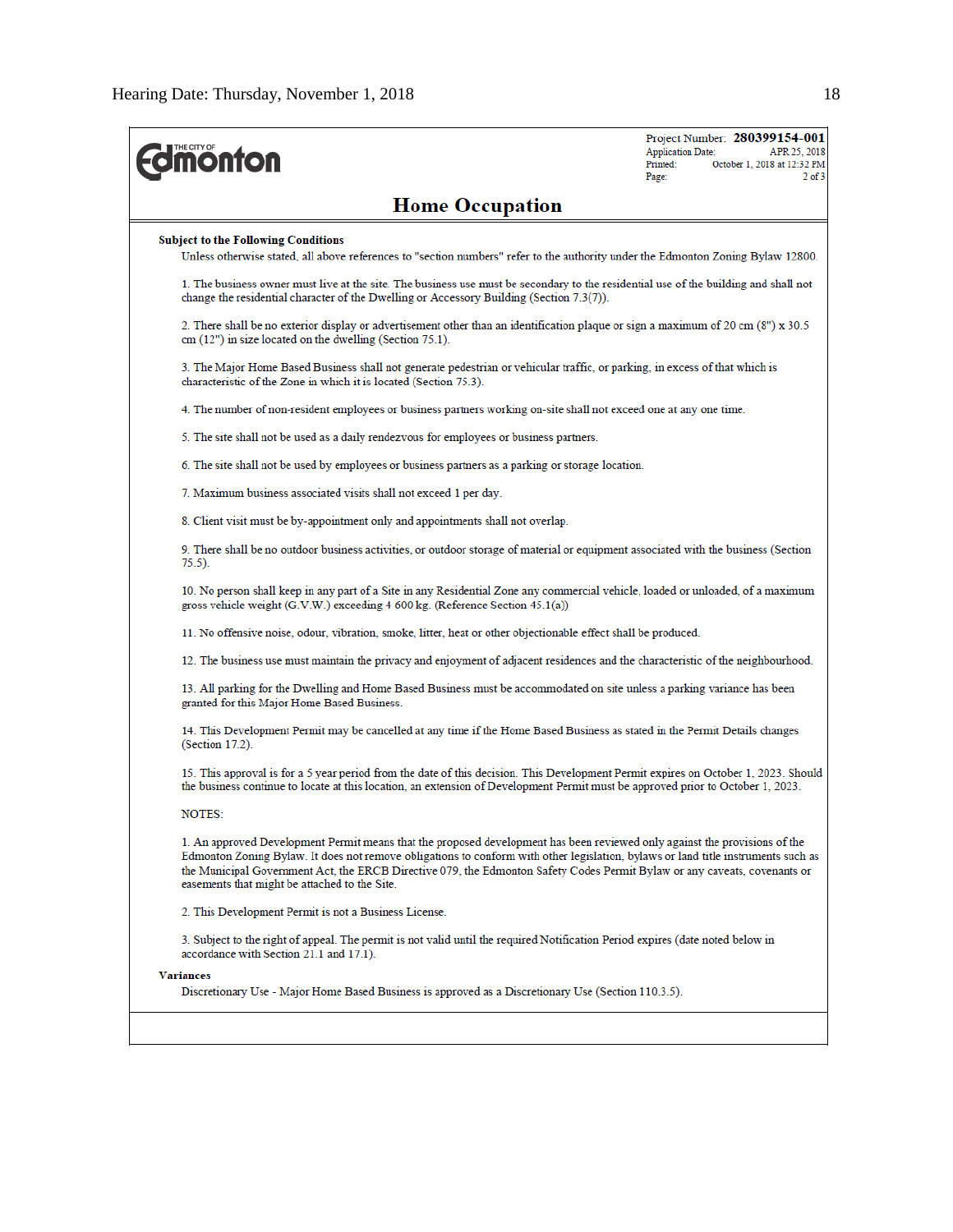| <b>dimonton</b>                           |                                                                                                                                |                    |                 | Application Date:<br>Printed:<br>Page: | Project Number: 280399154-001<br>APR 25, 2018<br>October 1, 2018 at 12:32 PM<br>$3$ of $3$ |  |  |
|-------------------------------------------|--------------------------------------------------------------------------------------------------------------------------------|--------------------|-----------------|----------------------------------------|--------------------------------------------------------------------------------------------|--|--|
|                                           | <b>Home Occupation</b>                                                                                                         |                    |                 |                                        |                                                                                            |  |  |
| <b>Rights of Appeal</b><br>Amendment Act. | This approval is subject to the right of appeal as outlined in Chapter 24, Section 683 through 689 of the Municipal Government |                    |                 |                                        |                                                                                            |  |  |
|                                           | Notice Period Begins: Oct 09, 2018<br>Ends: Oct 30, 2018                                                                       |                    |                 |                                        |                                                                                            |  |  |
| Fees                                      |                                                                                                                                |                    |                 |                                        |                                                                                            |  |  |
|                                           | <b>Fee Amount</b>                                                                                                              | <b>Amount Paid</b> | Receipt#        | <b>Date Paid</b>                       |                                                                                            |  |  |
| Dev. Application Fee                      | \$316.00                                                                                                                       | \$316.00           | 722872031048001 | Apr 25, 2018                           |                                                                                            |  |  |
| <b>Total GST Amount:</b>                  | \$0.00                                                                                                                         |                    |                 |                                        |                                                                                            |  |  |
| <b>Totals for Permit:</b>                 | \$316.00                                                                                                                       | \$316.00           |                 |                                        |                                                                                            |  |  |
|                                           |                                                                                                                                |                    |                 |                                        |                                                                                            |  |  |
|                                           |                                                                                                                                |                    |                 |                                        |                                                                                            |  |  |
|                                           |                                                                                                                                |                    |                 |                                        |                                                                                            |  |  |
|                                           |                                                                                                                                |                    |                 |                                        |                                                                                            |  |  |
|                                           |                                                                                                                                |                    |                 |                                        |                                                                                            |  |  |
|                                           |                                                                                                                                |                    |                 |                                        |                                                                                            |  |  |
|                                           |                                                                                                                                |                    |                 |                                        |                                                                                            |  |  |
|                                           |                                                                                                                                |                    |                 |                                        |                                                                                            |  |  |
|                                           |                                                                                                                                |                    |                 |                                        |                                                                                            |  |  |
|                                           |                                                                                                                                |                    |                 |                                        |                                                                                            |  |  |
|                                           |                                                                                                                                |                    |                 |                                        |                                                                                            |  |  |
|                                           |                                                                                                                                |                    |                 |                                        |                                                                                            |  |  |
|                                           |                                                                                                                                |                    |                 |                                        |                                                                                            |  |  |
|                                           |                                                                                                                                |                    |                 |                                        |                                                                                            |  |  |
|                                           |                                                                                                                                |                    |                 |                                        |                                                                                            |  |  |
|                                           |                                                                                                                                |                    |                 |                                        |                                                                                            |  |  |
|                                           |                                                                                                                                |                    |                 |                                        |                                                                                            |  |  |
|                                           |                                                                                                                                |                    |                 |                                        |                                                                                            |  |  |
|                                           |                                                                                                                                |                    |                 |                                        |                                                                                            |  |  |
|                                           |                                                                                                                                |                    |                 |                                        |                                                                                            |  |  |
|                                           |                                                                                                                                |                    |                 |                                        |                                                                                            |  |  |
|                                           |                                                                                                                                |                    |                 |                                        |                                                                                            |  |  |